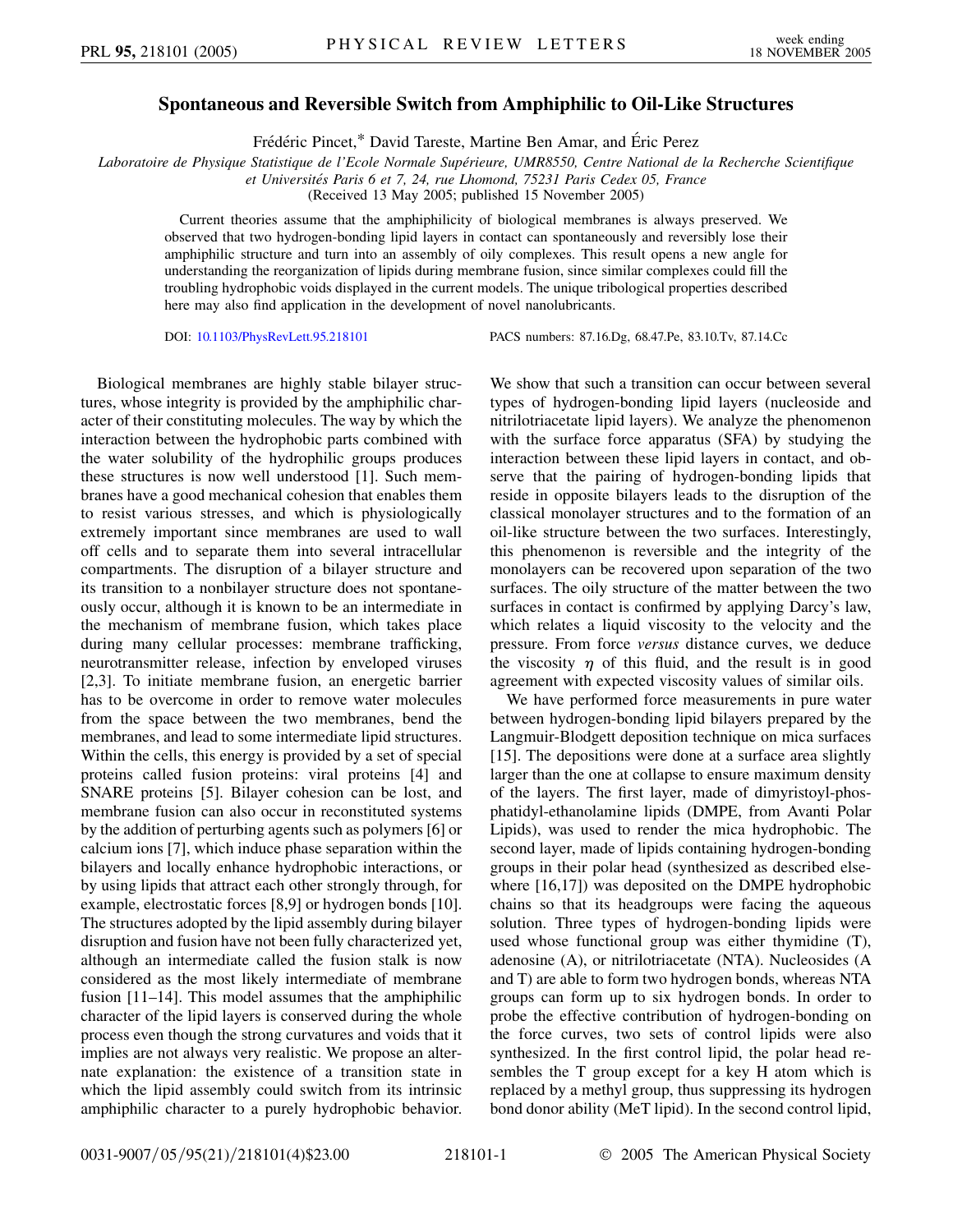the NTA group is complexed with a nickel ion, *via* a chelation bond, thus blocking all the hydrogen bond donor OH groups (Ni-NTA lipid). Experiments were conducted with the surface pairs which bind strongly through hydrogen bonds: A/A, T/T, A/T, and NTA/NTA, and with the control surface pairs: T/MeT, A/MeT, MeT/MeT, and Ni-NTA/Ni-NTA. The force *versus* distance profiles of all these configurations have already been described elsewhere [18,19]. Here, the interest is mainly focused on the behavior of the layers in contact.

The distance *D* between the surfaces is defined as the distance between the hydrophobic midplanes of the bilayers [Fig. 1(a)]. All the surface pairs which are able to bind strongly through hydrogen bonds display the same force *versus* distance features. When the surfaces are approached, no force is measured between 200 nm and 100 nm, and an attractive force sets in at a distance of about 100 nm. When the gradient of this attractive force is larger than the spring constant, the two surfaces jump into close contact [Fig. 1(b)]. The distance reached after this jump in of the surfaces  $(D_0)$  is about 6 nm, (e.g., 5.3  $\pm$ ) 1.5 nm for A/A and  $5.8 \pm 1.2$  nm for T/T). The expected thickness of the outer monolayers can be deduced from the volume and the molecular area of the lipids. The volume of the lipids is estimated from crystallography data on nucleosides [20,21] and nitrilotriacetate [22] compounds, and from the volume of the aliphatic chains [23]. This gives approximately 1*:*7 nm<sup>3</sup> for the A lipid, 1*:*6 nm<sup>3</sup> for the T lipid, and 1*:*8 nm<sup>3</sup> for the NTA lipid. Given the molecular area of the lipids at the deposition pressure (0*:*63 nm2, 0*:*56 nm<sup>2</sup>, and 0*:*56 nm<sup>2</sup> for the A, T, and NTA lipids, respectively), this leads to an expected thickness of the

outer leaflets of the order of 5.5 nm in the case of the nucleoside lipids and 6.4 nm in the case of the NTA lipid. This is very close to  $D_0$ , which corresponds therefore to the distance between two intact and fully hydrated monolayers. From the shape of the interference fringes (not shown), one observes that the two surfaces, which were initially two crossed cylinders, flatten immediately on a circular area having a diameter of about 10  $\mu$ m over which the thickness variation is less than 1 nm. Under an extremely small pushing force ( $\sim$  50  $\mu$ N), the distance continues to slowly decrease in time and becomes much smaller than  $D_0$  (during this phase, the surfaces remain flattened in the contact area). If the small pushing force is maintained long enough, the distance will eventually reach zero (contact between the hydrophobic tails of the inner monolayers). When a pulling force is applied, the distance slowly increases back to  $D_0$  (e.g., 4.7  $\pm$ 1.9 nm for A/A and  $6.0 \pm 0.5$  nm for T/T) and the surfaces separate. The energy necessary to separate the surfaces (adhesion energy) is 1 to 2 orders of magnitude higher than the one observed with nonfunctionalized neutral lipids [19,23]. The minimum distance depends on how long the pushing force has been applied. However, the value of the adhesion energy is independent of this minimum distance. The behavior described above can be reproduced in the course of subsequent approaching/separation cycles. In contrast, control surface pairs also come into contact at the distance  $D_0$  but this distance remains roughly constant in time when a small pushing force is applied [Fig. 1(b)]; the application of a pulling force leads eventually to the separation of the two surfaces at a distance of approximately  $D_0$ .



FIG. 1. (a) Geometry of the interacting bilayers during SFA experiments. (b) Typical force versus distance profiles (open symbols: approaching phases, solid symbols: separation phases) between two hydrogen-bonding surfaces in contact (example of T/T interaction, diamonds), and between two surfaces in which the hydrogen bonds have been blocked (example of T/MeT interaction, triangles). When the surfaces reach contact, the two outer monolayers are still compact and fully hydrated. Under small compression, two facing functionalized lipids bind tightly to form a complex with reduced hydrophilicity. The assembly of these complexes behaves like oil which flows away, inducing the observed decrease in distance. When the surfaces are pulled apart, the lipid complexes flow back, and the bilayer structures are recovered. The arrows indicate the directions of the approaching/separation cycles. Here, the force was not kept constant during the compression phases (upper part of the curves where  $F/R$  is positive).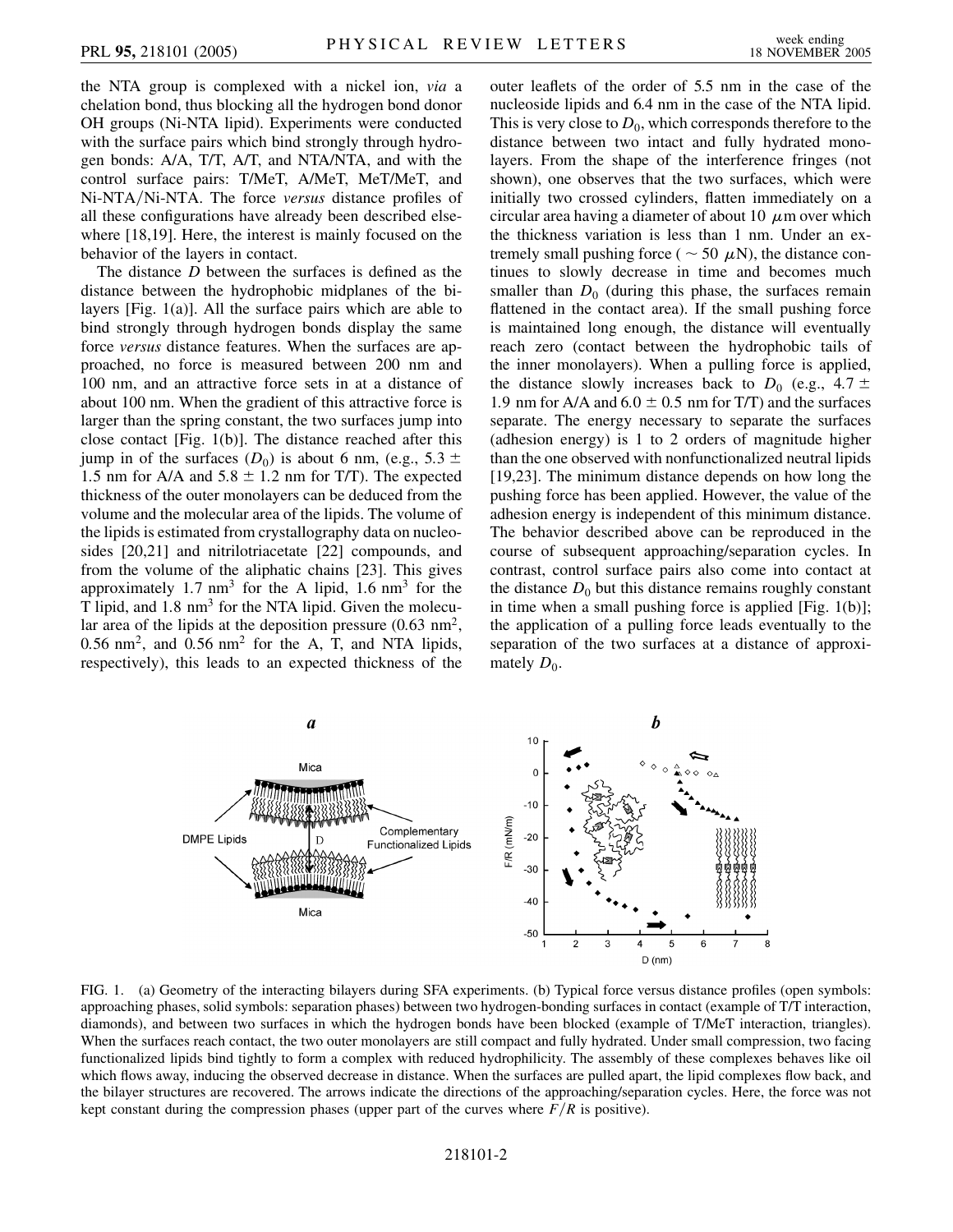In all cases, the integrity of the two outer monolayers is therefore preserved immediately after they come into contact. In the case of control surface pairs, this integrity is preserved throughout the whole experiment. For surfaces which form strong hydrogen bonds, the significant decrease of the distance shows that the bilayer structure is disrupted. If the waiting time is sufficient, this decrease continues down to the complete vanishing, in the contact area, of any matter coming from the outer monolayers: the two outer monolayers slowly fuse. This fusion process is different from what is observed when nonbonding lipid bilayers are forced to fuse by the local application of strong pressuring forces [24]. First, it occurs spontaneously, since no strong pushing force is required. Second, the phenomenon is reversible, since the integrity of the monolayers is recovered by pulling on the surfaces. Finally, the adhesion energy is independent of the minimum distance reached before the pulling force is applied. In the case when nonbonding surfaces are forced to fuse, strong pushing forces are required, and, in the course of several approaching/ separation cycles, the bilayers expose more and more hydrophobic groups. Therefore, as the number of contacts increase, the pushing force required for fusion decreases and the adhesion energy increases. In that case, the integrity of the bilayers is therefore not fully restored after each approaching/separation cycle, and the fusion process is not reversible.

Hydrogen bonds thus seem to be responsible for the unusual reversible fusion phenomenon observed between two monolayers of nucleoside or NTA lipids. When these monolayers adhere, hydrogen bonds are formed between lipid headgroups at the expense of hydrogen bonds with water molecules, which are broken. Since the water molecules that were hydrating the polar heads are removed and since the hydrogen-bonding groups are involved in the pairing, the effective size of the lipids hydrophilic part is substantially reduced, and the lipid complexes formed in the contact zone display a global hydrophobic character. The matter between the two surfaces thus behaves like an ordinary viscous liquid which flows out of the contact area under pressure. Since lipid molecules are made of aliphatic chains, the subsequent liquid can be assimilated to oil. This process is similar to what was theoretically described by Safran *et al.* [6]. Because of the dehydration of the polar heads, there must be a slight depletion of functionalized lipids between the surfaces in order to equilibrate the chemical potentials inside and outside of the contact zone. Then, hydrophobic attraction between newly exposed aliphatic chains can enhance the interaction between hydrogen-bonding lipids and therefore the formation of lipid complexes.

During the separation of the surfaces, the fluid character of this oil-like structure helps the gathering of lipid complexes in the contact region and the reformation of compact lipid monolayers: the resulting monolayers are intact, and the phenomenon is reversible [Fig. 1(b)]. In contrast, nonfunctionalized lipids, whose fusion has been forced, do not form a cohesive structure in the space between the two surfaces. In that case, only a fraction of the lipid molecules flows back toward the contact area during the separation process: the resulting monolayers are depleted, and the phenomenon is irreversible.

In order to validate this description, we have conducted experiments in which quasiconstant small pushing forces were applied to hydrogen-bonding monolayers. The decrease in distance as a function of time can then be predicted by Darcy's law, which describes the flow of viscous liquids under stresses. The oil does not oppose any resistance to the decrease in distance. Therefore, in the present configuration, the experiment can be schematized by two disks (representing the flattened part of each monolayer) separated by oil, on which a constant normal pushing force *F* is applied. The subsequent decrease in separation distance follows the relation

$$
Ft = \frac{3\pi}{8} \eta \left(\frac{D_{\text{max}}^4}{D^4} - 1\right) \frac{R^4}{D_{\text{max}}^2},\tag{1}
$$

where  $\eta$  is the viscosity of the oil,  $D_{\text{max}}$  is the separation distance at  $t = 0$ , and R is the radius of the disks. This model can only be applied to the approaching parts of the force *versus* distance profiles since the oil has to return to the contact area when a pulling force is applied.

Our system accurately follows Darcy's law (Fig. 2), which proves that the two bound monolayers behave like an ordinary liquid. The apparent viscosity as deduced from Eq. (1) is not perfectly reproducible from one experiment to the other. We attribute this variation to few water molecules that can be trapped in the contact area. Nevertheless, we did not observe any correlation between the viscosity



FIG. 2 (color online). SFA experiment performed at quasiconstant force *F* (22  $\pm$  7  $\mu$ N in this case). *Ft* is plotted as a function of the parameter  $C = \frac{3\pi}{8} \left( \frac{D_{\text{max}}^4}{D^4} - 1 \right) \frac{R^4}{D_{\text{max}}^2}$ , which represents the decrease in distance.  $R$  was taken equal to 3  $\mu$ m. The data points correspond to the compression phase of a T/T experiment. The linear dependence indicates that the system follows accurately Darcy's law. The slope equals the viscosity  $\eta$  of the fluid between the two surfaces (of the order of 1000 Pa s), which is in good agreement with viscosity values of similar oils.